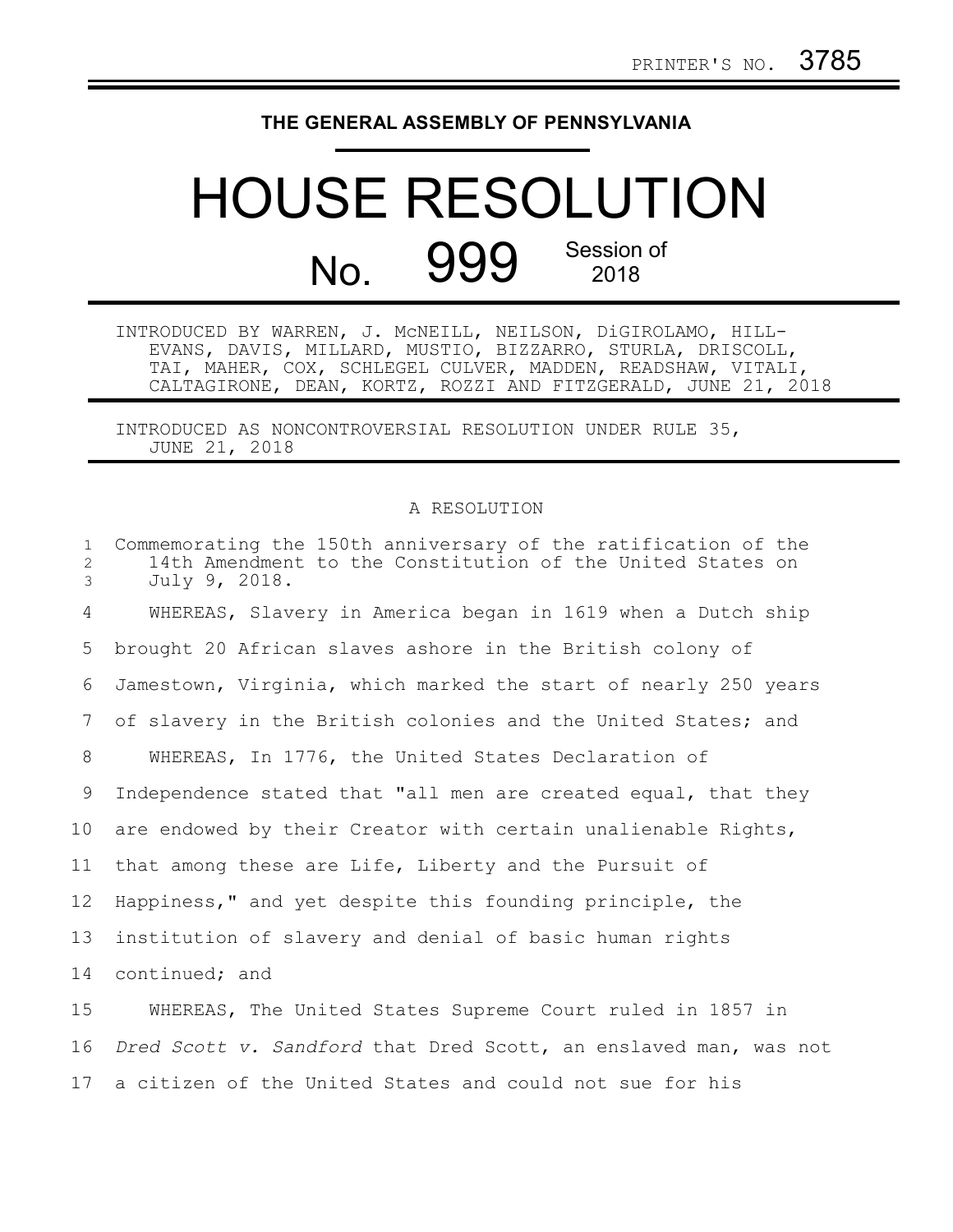freedom, and that a person of African descent, whether born free or formerly enslaved, could not be a citizen of the United States; and 1 2 3

WHEREAS, This decision and the outcry the ruling in *Dred Scott v. Sandford* provoked were contributing factors in the outbreak of the American Civil War, which, from 1861 to 1865, engulfed the nation in violent turmoil; and 4 5 6 7

WHEREAS, The 13th Amendment to the Constitution of the United States, ratified on December 6, 1865, formally abolished slavery and involuntary servitude within the United States; and WHEREAS, The subsequent ratification of the 14th Amendment to the Constitution of the United States on July 9, 1868, granted citizenship to "all persons born or naturalized in the United States"; and 8 9 10 11 12 13 14

WHEREAS, The 14th Amendment also forbade states from depriving "any person of life, liberty, or property, without due process of law" or from denying "to any person within its jurisdiction the equal protection of the laws," thereby guaranteeing rights that previously had been denied based on race or previous condition of servitude; and 15 16 17 18 19 20

WHEREAS, The 1925 case *Gitlow v. New York* held that the 1st Amendment to the Constitution of the United States applies to individual states through the Due Process Clause in the 14th Amendment, which marked the first instance in which the Bill of Rights was applied to the states and signified the importance of the 14th Amendment in moving society forward; and 21 22 23 24 25 26

WHEREAS, The 14th Amendment has been cited in more Supreme Court cases than any other amendment to the Constitution and has been vital in upholding equality as a core constitutional value; therefore be it 27 28 29 30

20180HR0999PN3785 - 2 -